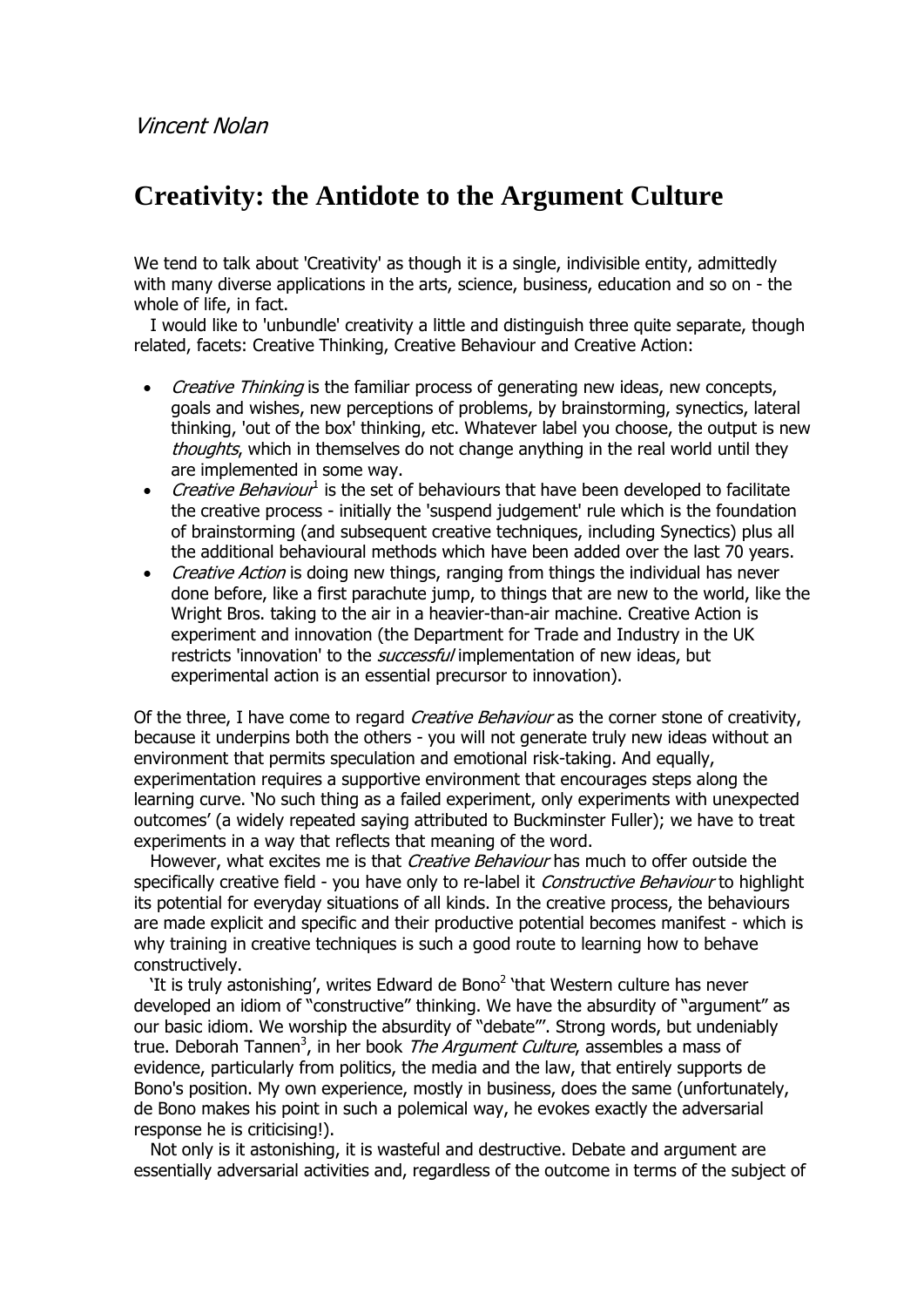the debate, the relationship between the protagonists will probably have been damaged. One party may think they have 'won' the debate, but they are likely to have paid a high price: the loss of the respect/affection of the other. The loser, in my experience, will nearly always set up a return bout, on their own ground, which they are sure to win. It may not be another debate; it may be as unilateral as a withdrawal of co-operation or reduction in commitment to shared activities (when I encounter debating at work, I have an image of factory chimneys belching smoke into the atmosphere - wasting energy and polluting the environment!).

 Our political institutions (such as Parliament and Congress), our legal system and our education system are all inherently adversarial. The media aids and abets the argument culture because argument is deemed to be entertaining. The prevailing assumption is that 'debate' is a good thing and the habit of debating is widely encouraged in school debating societies and university unions (a training ground for future politicians). Small wonder that managers, especially graduates, unthinkingly turn to debate to resolve issues - 'we must debate the issue', they say, automatically and with relish. The habit is ingrained from their education and they are not aware that constructive alternatives exist.

 Of course, debate has its place. I see it as a form of intellectual sport, analogous to boxing or the martial arts in the physical world. As with sport, it can valuably develop intellectual muscles and skills (perhaps there is a Tai Chi of debate?). That is probably why it is so highly and excessively prized in our education system. Like any sport, it can be an enjoyable activity for those who are good at it and want to participate in it. It is appropriate for the pub, dinner party or debating society; at the highest level of skill, it can be entertaining for an audience to watch (like sport).

However, the participants need to be *consenting* adults - nobody should be forced to debate any more than they should be forced to box. Many people dislike the activity. The participants also need to be reasonably well matched and to operate within an agreed set of rules (as in boxing or fencing). These preconditions are rarely met in the everyday working of organisations, so debate can have only a very limited role as a working tool.

I am *not* suggesting that differences of view should be ignored or swept under the carpet. On the contrary, I see them as a source of richness and diversity (Ray Croc of McDonald's is reported as saying 'if two members of a Board agree about everything, one of them is redundant'). Differences can usually be resolved constructively, provided we bring our creative skills, particularly Creative Behaviour, to bear on the issues. We do not have to agree on how the world is, but we do have to reach agreement on how we will deal with the situation we are facing.

 I am conscious that debating is much loved in the academic world, where it is believed that it is a way to arrive at Truth. De Bono $^4$  attributes this belief to the influence of Aristotle 'with his word-based inclusion/exclusion logic. Each side claims the truth and seeks to attack the other claim. This way we are supposed to arrive at the truth through triumph or synthesis'. Whether he is right to attribute responsibility to Aristotle (aided and abetted by Plato and Socrates) is not for me to judge. We know that, today, better alternatives exist, as described below.

## Resolving conflict creatively

Creative Problem-Solving (particularly the Synectics model) has four characteristics that combine to maximise the chances of inventing a win-win outcome:

- 1. A positive field/climate
- 2. The concept of ownership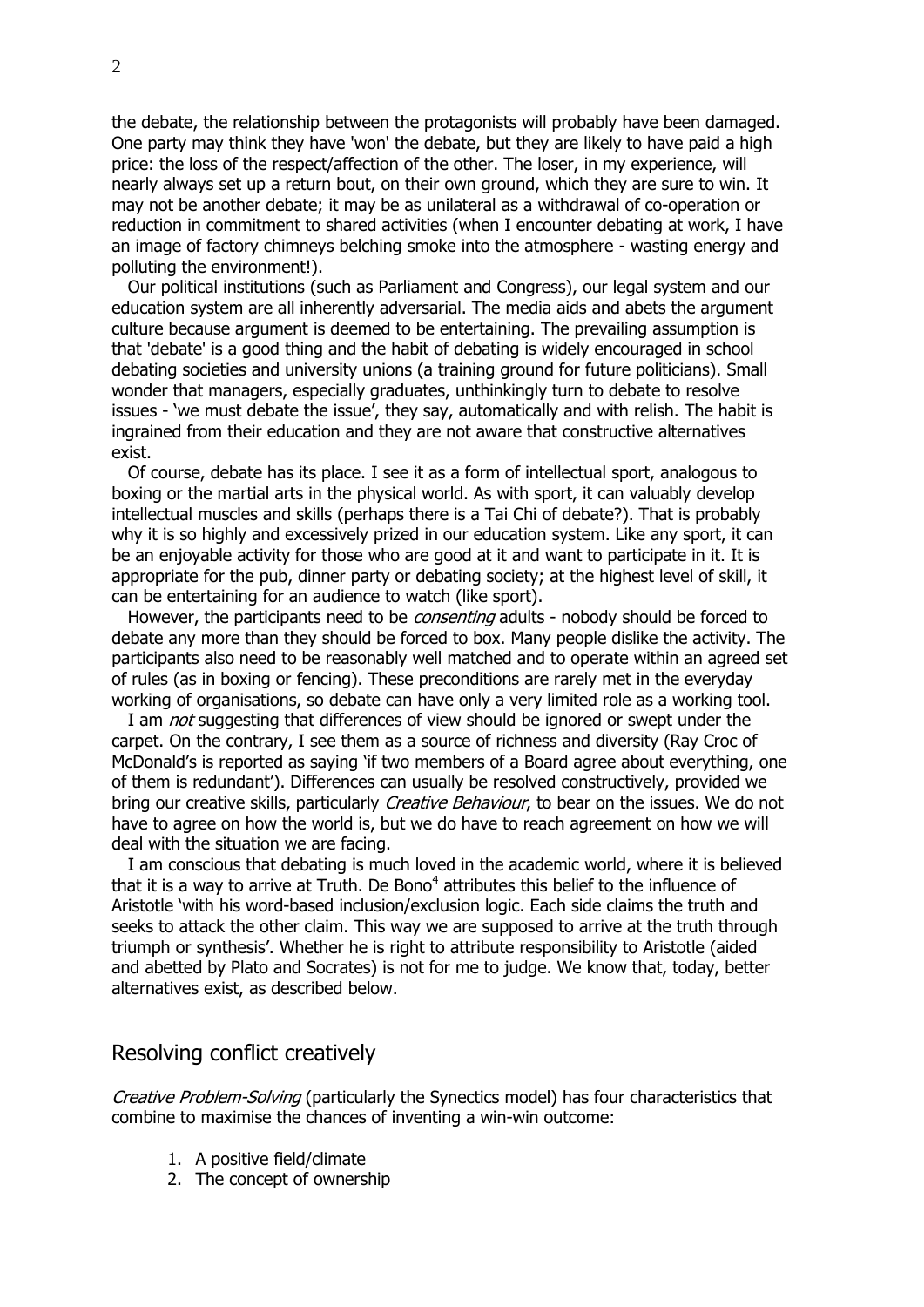- 3. High quality communication
- 4. Generating a wide variety of ideas.

I would like to examine each of these in more detail before going on to describe how they map on to the variety of situations which may arise.

1. A Positive Field/Climate: Creative problem solving works because it establishes an environment in which participants feel free to speculate and generate ideas which are not yet feasible solutions, without fear of rejection by critical judgement. In brainstorming, the field is created by the basic rule 'suspend judgement when generating ideas'. The Synectics model extends this protection to alternative ways of looking at the problem, wishes, and associations, so that participants feel free to voice any connections and embryonic ideas that occur to them. The use of a skilled facilitator, who sets and monitors the observation of appropriate behavioural rules, ensures that the positive field is maintained. *Excursions* (idea-getting strategies that take a brief holiday from the problem to generate fresh material) also reinforce the positive field, because they involve taking mental and emotional risks together. Participants find it a bonding process, as barriers are lowered, both in their minds and between them.

 Synectics also extends the protection against rejection to the convergent 'idea development' stage, during which responsibility for selecting avenues to explore, evaluating ideas and setting the target for further ideas, is vested in one individual, the problem owner. That individual must follow a strictly enforced protocol, with three components, to sustain the positive field:

- 'understand before evaluating' the problem owner must paraphrase the idea and check with the idea-giver that the paraphrase correctly captures the idea intended (as often as not, it does not)
- 'find value in every idea' specify all the potentially attractive aspects of the idea, giving it the benefit of the doubt and also, incidentally, illustrating the qualities the problem owner is looking for in the solution
- 'convert negatives to a direction for improvement' we do not want to know what is wrong with an idea (this is *not* a plus/minus evaluation) but rather how it needs to be improved to achieve a solution.

2. The Concept of Ownership: As described above, the problem owner has the responsibility for evaluating ideas constructively, so that when a solution is reached it will have the commitment of the person who will have to implement it. The underlying philosophy is that judgements and opinions of individuals are truths about themselves, not truths about the world. Given that we all have had different experiences in our lives, we are likely to see the world differently. The differences need to be respected and used as a source of possible enrichment for both parties. If I can listen to and understand your view of the world, maybe I can find something in it that I can incorporate into my view, but the choice is mine, not yours. To try to force someone to change their view, by argument and persuasion, infringes their ownership of their life and is in fact disrespectful. 'I see it differently' is respectful; 'You're wrong' is not!

Only on questions of *fact* can one party be right and another wrong; if a disagreement is identified as a question of fact, an agreed decision can be made to check the facts or investigate the situation in some way (if it is sufficiently important). If the facts cannot be verified, it may be necessary to agree to differ and explore the implications of both alternatives.

 But most arguments are not about facts but about the future (and there are, by definition, no future facts<sup>5</sup> - only probabilities of various degrees). So the arguments are about matters of opinion, often the likely outcome of a course of action, which cannot be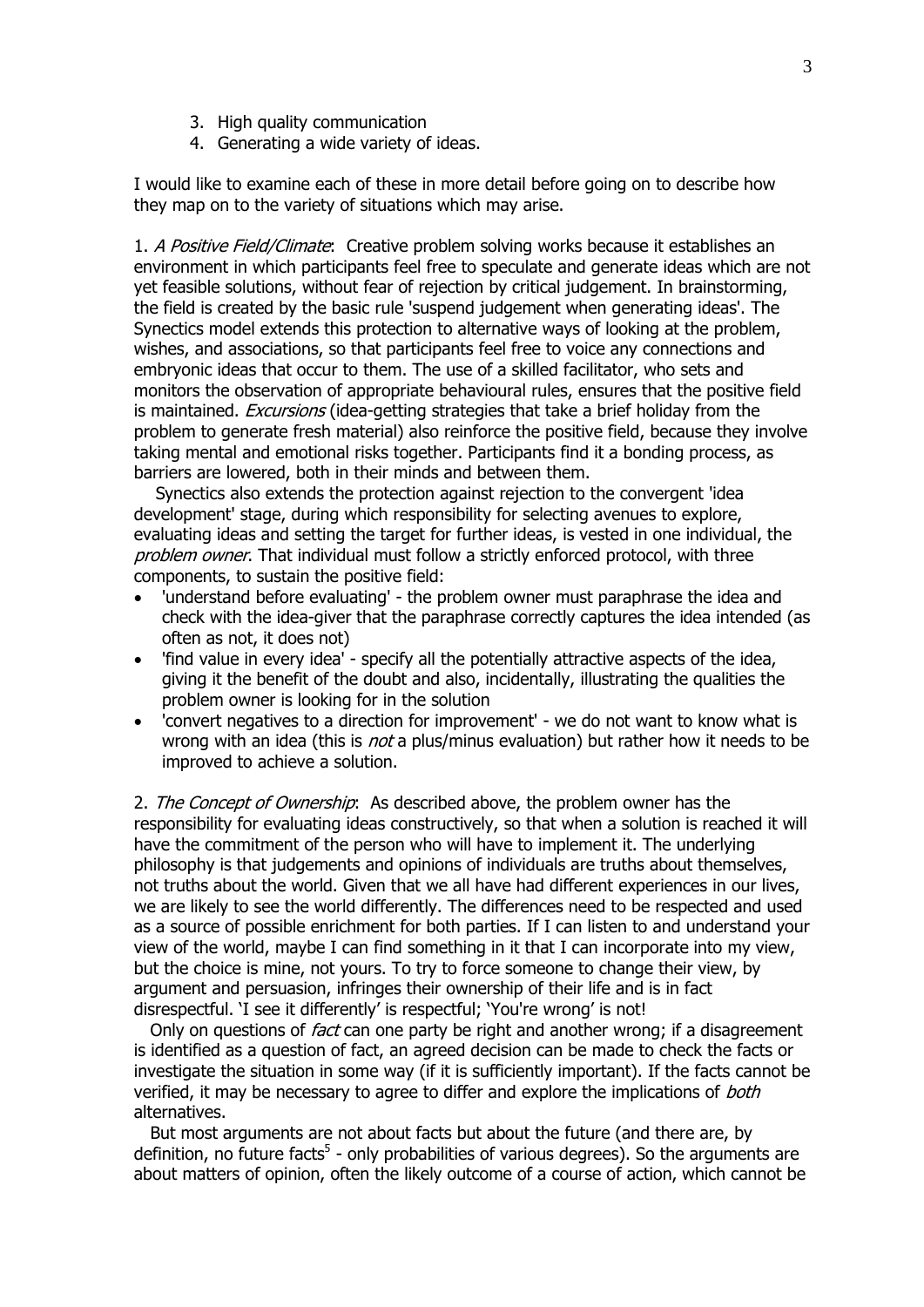known. Even though the action may have been taken before, there is no guarantee that the outcome will be the same - circumstances may have changed or different people may do it differently. And people can legitimately hold different views on the likely outcome; neither is right or wrong until the action is implemented.

 Or the disagreement may stem from different values about matters of morality or ethics. Again, it is not a matter of right and wrong but of holding *different* sets of values. It is not, in my experience, very fruitful to try to persuade anyone to adopt a different set of values; the energy is much better used in trying to invent a course of action that might be acceptable to both parties.

3. Care with communication: Misunderstandings are much more common than is generally believed because we *assume* we have understood, without checking that our understanding is correct. Only when understanding is checked by means of a paraphrase (playing back the listener's understanding of what has been said) does the frequency of misunderstanding become apparent. My experience of applying paraphrase in the context of Synectics meetings suggests a misunderstanding rate of 50% (some communications researchers put it higher).

 In the context of argument, checking understanding becomes even more vital than in less emotionally charged situations. In the heat of debate, participants are often not listening to understand; they are listening for flaws or opportunities to score debating points. Not surprisingly, there are many misunderstandings - in fact a common debating trick (among politicians especially) is deliberately to misunderstand and misrepresent the opposing point of view, to make it easier to discredit it! By insisting on a paraphrase which satisfies the speaker that his or her point has been understood, we can eliminate such dirty tricks! The process also usefully slows down (and calms down) the discussion.

 Moreover, taking the trouble to check your understanding of what someone has said is a way of demonstrating *respect* for that person. It says 'I value you and what you have to say - that's why I want to make sure I have understood it'. Whether this message is successfully delivered can depend on how the paraphrase is made: to make it in an incredulous tone of voice, for example, does just the opposite! It has to come over as a genuine attempt to restate the other's point in one's own words, to show that it has been 'taken on board', even though it may or may not be agreed with.

 So the use of paraphrase in the context of differences of view has a double benefit; one functional - it removes the danger of misunderstanding – the other as a contribution to maintaining a positive field.

 In addition to paraphrase, other communication skills encouraged in creative problem solving are:

- headlining putting the main point first, as in a newspaper headline, without build-up or justification, which are not needed in a protected environment
- open-minded listening a way of listening that filters out judgmental reactions to focus on understanding
- crediting the acknowledgement of the value of another's thought
- building using one person's contribution as a stepping stone to a new thought
- clarifying the purpose behind a question questions are often used adversarially, to put the other party at a disadvantage. Stating why you are asking ensures that only 'clean' questions are asked!

All of these contribute to the maintenance of the positive field/climate.

4. Generating a wide variety of ideas: When people argue, they are usually in a binary frame of mind; they are either 'for' or 'against' a proposition or 'for' one proposition,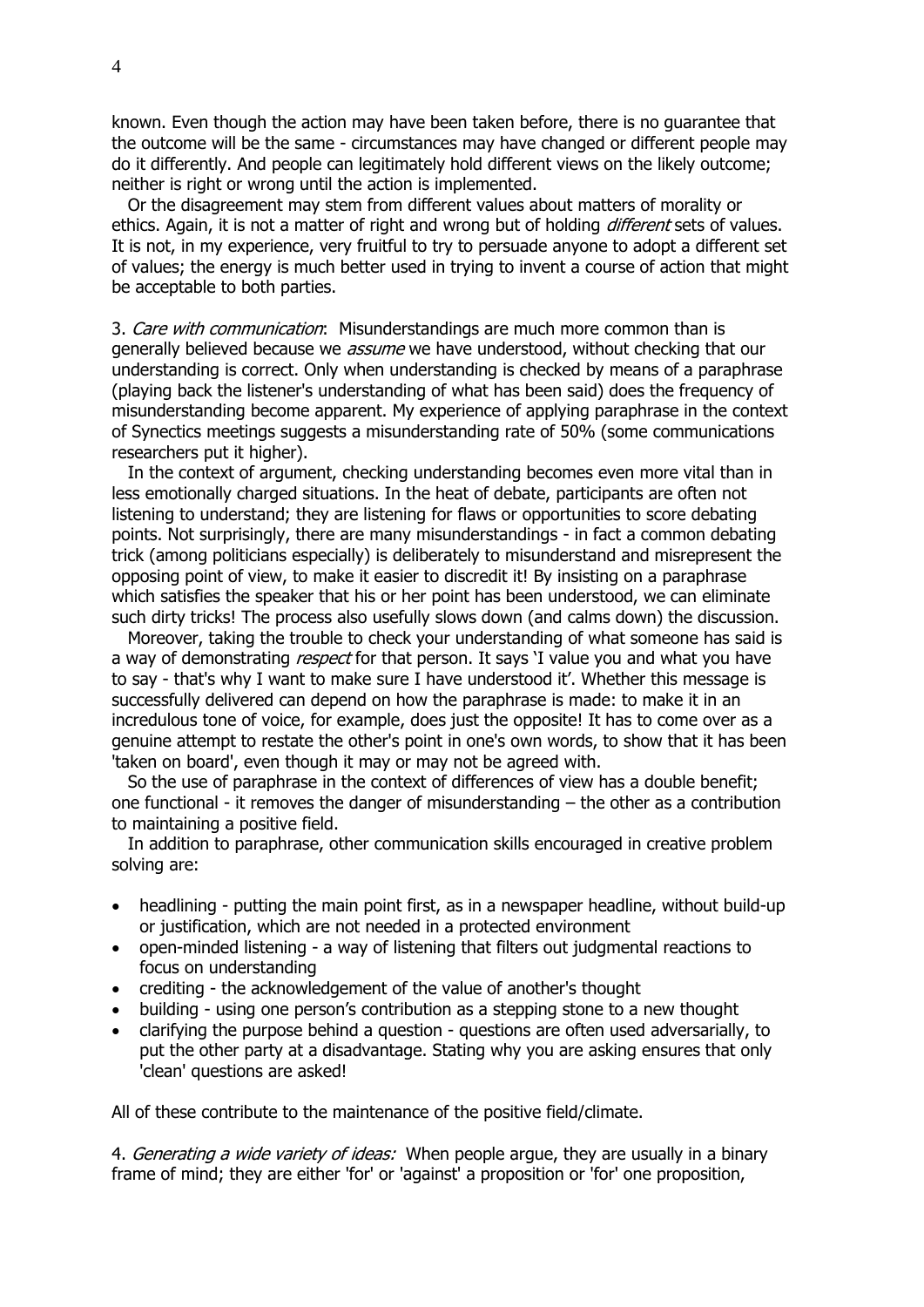against an alternative. There is an implicit assumption that these one or two propositions are all that exist (or all that are worth discussing). Switching into the creative problem solving mode of working forces participants to generate and consider many alternatives, some perhaps previously known, some still to be invented. It compels them to engage in plural rather than binary thinking and to shift from a closed-minded, adversarial mindset into an open-minded, co-operative one.

 To make the switch, it is necessary to take a step back from the propositions under discussion and look at the objectives they are trying to achieve. The propositions are set aside, temporarily, while the protagonist and some colleagues (they will probably need help with the shift!) use their creative skills to come up with a variety of alternatives, some of which they will develop into alternative propositions. These are then evaluated constructively along with the original ones to see if an agreed solution can be achieved.

 While there is no guarantee that it can be, the chances are good because the creative process has broadened the agenda; there is a wider and richer range of options in play. More importantly, the protagonists will have experienced a co-operative and mutually respectful activity that will have enhanced rather than damaged their relationship.

## The pre-conditions for creative resolution of conflict

Any creative problem solving session needs careful planning, but in the case of conflict, the need for planning is particularly strong. Its purpose is to establish that the preconditions for successful conflict resolution exist, namely:

- the protagonists are motivated to resolve the conflict, if possible there is no vested interest in prolonging the conflict, or belief that they have no need to resolve the conflict because they can win the argument
- there exists some common ground between them, in terms of ultimate goals and objectives
- the protagonists are prepared to enter the session with open minds and a willingness to follow the disciplines specified by the facilitator.

Planning involves individual in-depth interviews with each of the protagonists to find out their perception of the situation and their ideas for a solution, i.e. their starting position. The opportunity can also be used to encourage them to start visualising a future state when the conflict no longer exists. In this way, the facilitator can build his or her own map of the territory to be covered and decide on the most appropriate process to use.

 The planning interviews are a critical stage of the process. The facilitator needs to be listening for hidden agendas and to challenge any apparent inconsistencies in what the respondents are saying. Done well, they can get the whole process off to a flying start and begin to establish a relationship of trust between the facilitator and the protagonists. They can also ensure that the whole process is terminated if there is no reasonable chance of success.

## A model for the creative resolution of conflict

Although conflict situations will vary in their nature and consequently require different methods to deal with them, it is possible to identify a basic model, from which variations can be made as necessary. The following model, derived from the Synectics Creative Problem-Solving Model, is described from the perspective of a facilitator charged with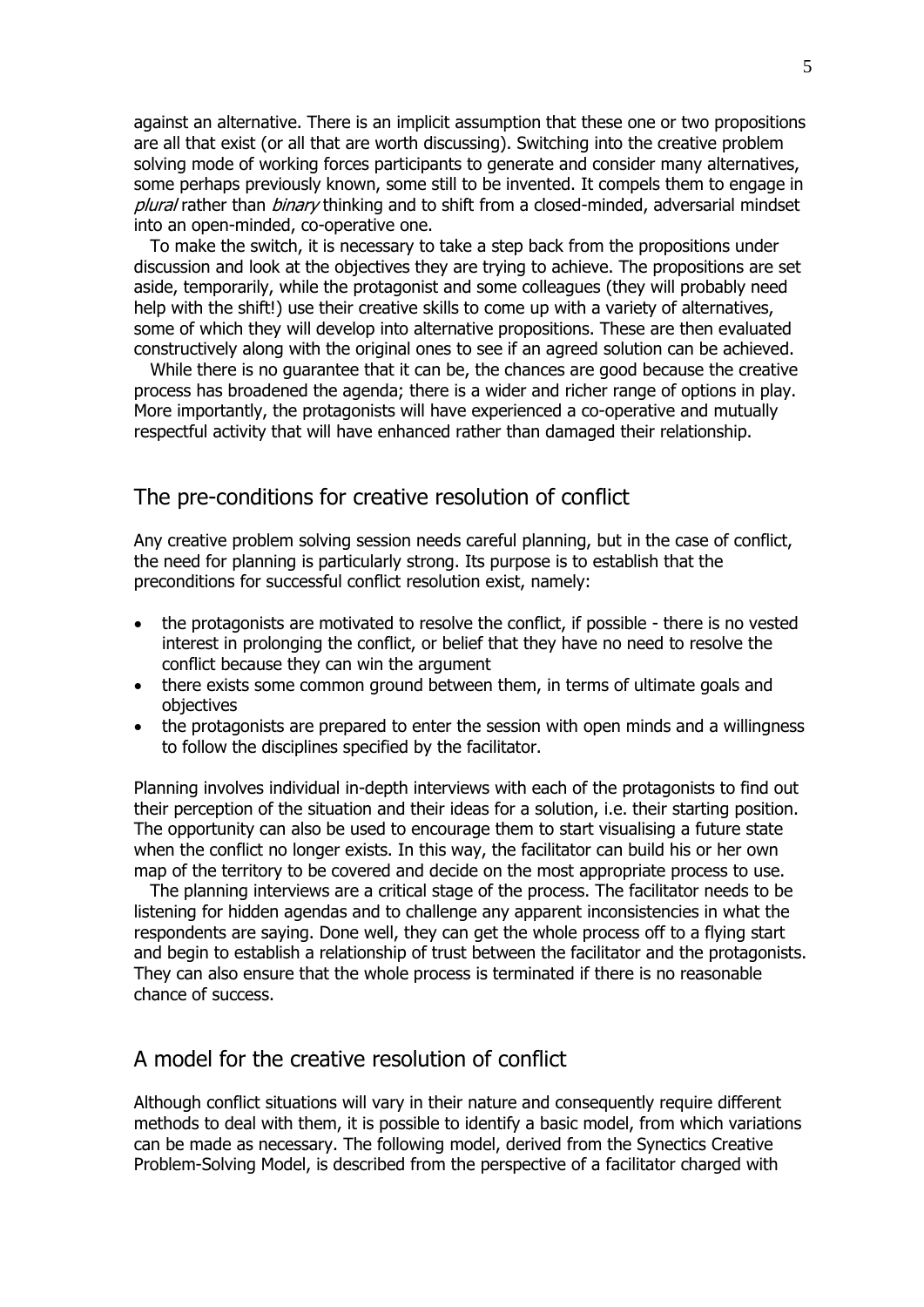managing the process of a conflict resolution session - following a series of successful planning sessions with each of the participants. It divides into four phases:

- 1. Climate setting
- 2. Information sharing
- 3. Mutual evaluation
- 4. Idea generation and solution development.

Climate setting: Any of the wide range of techniques used for creative problem solving sessions can be used, depending on the degree of risk-taking the facilitator judges to be acceptable to the group. There need to be some personal introductions; if participants already know one another, the introductions can become a creative exercise by asking them to imagine they are different people, animals, plants etc. and introduce themselves as such. Other 'right-brain' activating techniques, such as drawing, collage making, story telling can be used to advantage - provided the group is willing to 'play' briefly.

 It will also be necessary to brief them on the behavioural ground rules for the session and obtain their agreement to operate accordingly; not difficult, if the rules make sense. The facilitator's role as a neutral referee needs to be understood and accepted by all.

Information sharing: Each party in turn outlines their basic position briefly. The 'opposition' are then asked to paraphrase their understanding of it as objectively as they can (without judgement or evaluation, explicit or implied). The speaker checks that the paraphrase correctly expresses his or her position; if it does not, he or she identifies in what respects it is correct and how it needs to be modified to be 100% accurate. The listener plays back the new understanding with another paraphrase and the process is repeated until both parties are satisfied that they have mutual understanding.

 This process may seem laboured and time-consuming, but it is fundamental. When people are in conflict, they tend listen judgementally and react emotionally; the danger is that they hear their own prejudice rather than what is actually being said. And the slowness is an advantage - it helps to calm people down. Successful completion of the paraphrase ensures a shared understanding of the issues and introduces the participants to the (possibly unfamiliar) experience of agreeing with each other!

Evaluation: Having established a shared understanding of one anothers' positions, we can move on to the exchange of opinions - in the most constructive way possible. Each party makes a constructive evaluation of the other's position, identifying all the aspects they agree with/can accept, in as much detail and as generously as possible (giving the benefit of the doubt). This process articulates the common ground between the parties and puts issues in a different perspective from a normal argument, where the focus is on differences only. My experience is that 90% of the emotion is about 10% of the content.

 It is then necessary for each party to identify the issues they have with the other's position, but they must express them not as negatives but as problems to be solved: 'we would need to find a way to…' overcome the problem. The list of the issues so generated becomes the agenda for the creative phase of the session, in which everyone tries to generate ideas to solve them, one at a time.

Idea generation and solution development: This is familiar ground to the creative problem solver and any techniques can be used as appropriate to the situation. Synectics excursions can be particularly valuable, because they enable participants to explore contentious issues by metaphor and analogy, which may be less threatening than discussing them directly. And the excursions can have a bonding effect.